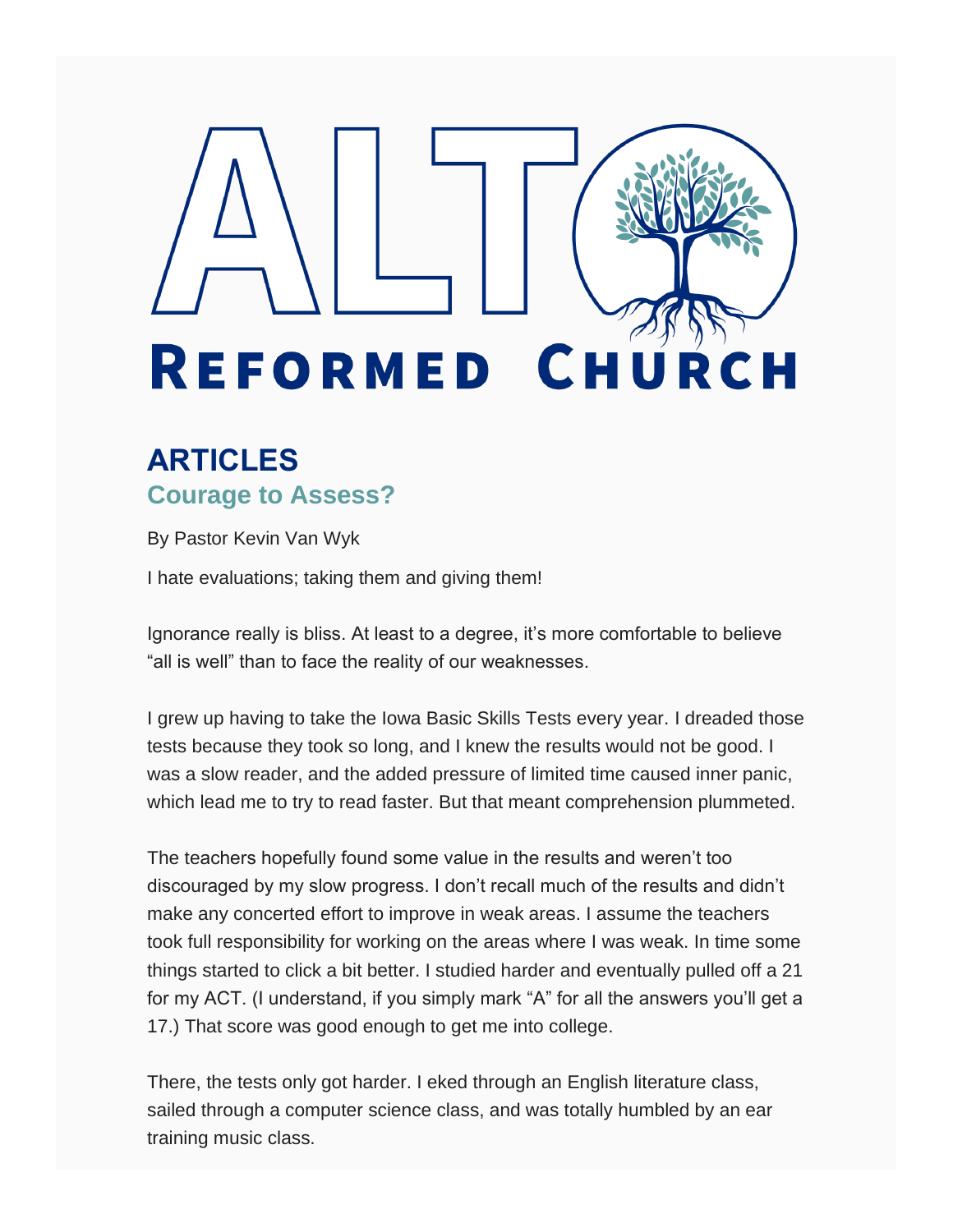Seminary brought more tests and jobs brought more evaluations. Assessments are part of life. Even in retirement, you count the fish you catch, track your golf score, check your blood pressure, and track your allocation of investments.

**DISCUSS:** How do you respond to evaluations?

#### **So, what about your spiritual life?**

Did you do the Spiritual Growth Assessment which I gave out on Sunday? Do you have a plan to grow in any particular areas which the assessment addressed?

The questions address the following six areas.

- 1. Abide in Christ
- 2. Live by God's Word
- 3. Pray in Faith
- 4. Build godly Relationships
- 5. Witness to the World
- 6. Minister to Others

These directly line up with the six areas we discuss in our membership class… I will **trust** Jesus as the only Savior and Lord, **connect** deeply with Jesus' followers, **grow** to be like Jesus, **serve** sacrificially as Jesus did, **reach** out to the world with the love and truth of Jesus, and **worship** Jesus as the ruler of all.

Honestly, how are you doing in each area? You probably know where you are falling short, it's just hard to acknowledge and even harder to do something about.

Now it's possible that you are currently implementing all the right habits to maximize your spiritual growth. If so, please let me know your secret.

For the rest of us, this is an opportunity to take one step in the right direction. **There are several great ideas listed in the Spiritual Growth Assessment, but let me make a couple suggestions…**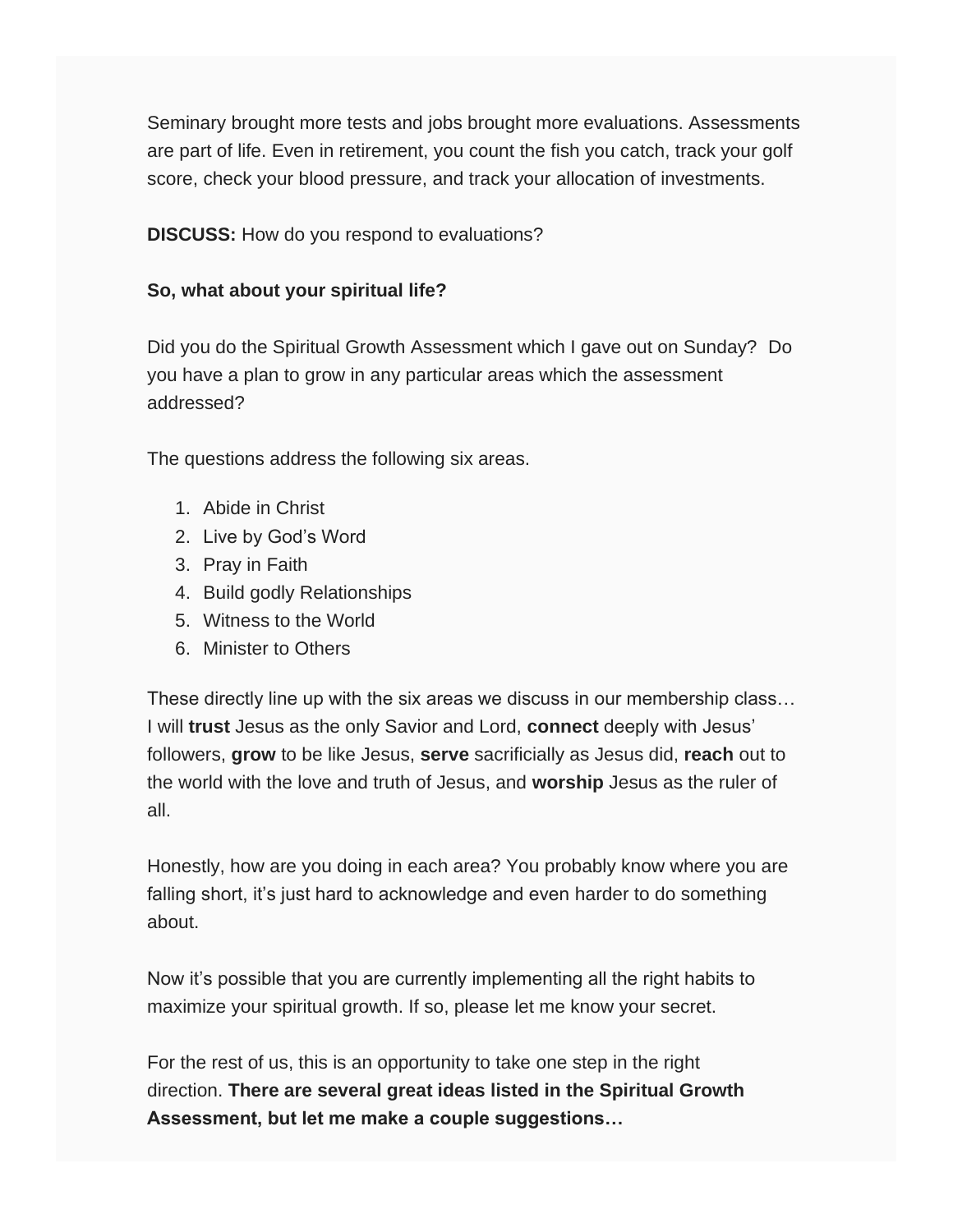- 1. Pray to trust Jesus before you get out of bed every morning.
- 2. Make church attendance, and lingering afterwards, a priority.
- 3. Read 1st Corinthians this week.
- 4. Take our spiritual gift assessment at [www.altoreformedchurch.org/discover-your-strengths.html.](https://nam12.safelinks.protection.outlook.com/?url=http%3A%2F%2Fwww.altoreformedchurch.org%2Fdiscover-your-strengths.html&data=04%7C01%7C%7C4e983cb7d929459be67708d9fc61a1c8%7C84df9e7fe9f640afb435aaaaaaaaaaaa%7C1%7C0%7C637818318523802391%7CUnknown%7CTWFpbGZsb3d8eyJWIjoiMC4wLjAwMDAiLCJQIjoiV2luMzIiLCJBTiI6Ik1haWwiLCJXVCI6Mn0%3D%7C3000&sdata=B4xJRygPIip%2BKtNRlkjEOF0UOilgG3%2BXEuqin7WW84w%3D&reserved=0)
- 5. Pray for 5 neighbors every day by using [www.blesseveryhome.com.](https://nam12.safelinks.protection.outlook.com/?url=http%3A%2F%2Fwww.blesseveryhome.com%2F&data=04%7C01%7C%7C4e983cb7d929459be67708d9fc61a1c8%7C84df9e7fe9f640afb435aaaaaaaaaaaa%7C1%7C0%7C637818318523802391%7CUnknown%7CTWFpbGZsb3d8eyJWIjoiMC4wLjAwMDAiLCJQIjoiV2luMzIiLCJBTiI6Ik1haWwiLCJXVCI6Mn0%3D%7C3000&sdata=A41%2BNov4okPNPOQ%2BF5m88u%2F1QAZa41AV5JI7i91pszs%3D&reserved=0)
- 6. Listen to Christian radio and choose to worship throughout your day.

**Prayer:** Lord, thank you for your grace revealed on the cross. Help us respond to your grace, draw closer to you, and to take our spiritual health more seriously. Move our hearts to action that we may be more like you. Amen.

## **Who Are You?**

#### By Doug Shotsky

**1 Corinthians 3:5-9** - **5** What, after all, is Apollos? And what is Paul? Only servants, through whom you came to believe—as the Lord has assigned to each his task. **6** I planted the seed, Apollos watered it, but God has been making it grow. **7** So neither the one who plants nor the one who waters is anything, but only God, who makes things grow. **8** The one who plants and the one who waters have one purpose, and they will each be rewarded according to their own labor. **9** For we are co-workers in God's service; you are God's field, God's building.

When we read scriptures like the one above we can make the mistake of taking verse seven out of context and end up believing that we don't play a part in what God is doing. But, if you read the surrounding verses, you see that the bigger point is not that we're nothing as Christians, but that we should not elevate leaders in the church to such a point where it causes division by creating a spiritual pride about who we're following.

Paul asks the questions: "What…is Apollos? And what is Paul?" And then he answers it straight away: "Only servants…as the Lord has assigned to each his task." He later says that those who plant and water each have a purpose and will be rewarded according to the work they've done.

God, absolutely, is the only one who can make something grow, but that doesn't mean that He hasn't created each of us to fulfill a role in His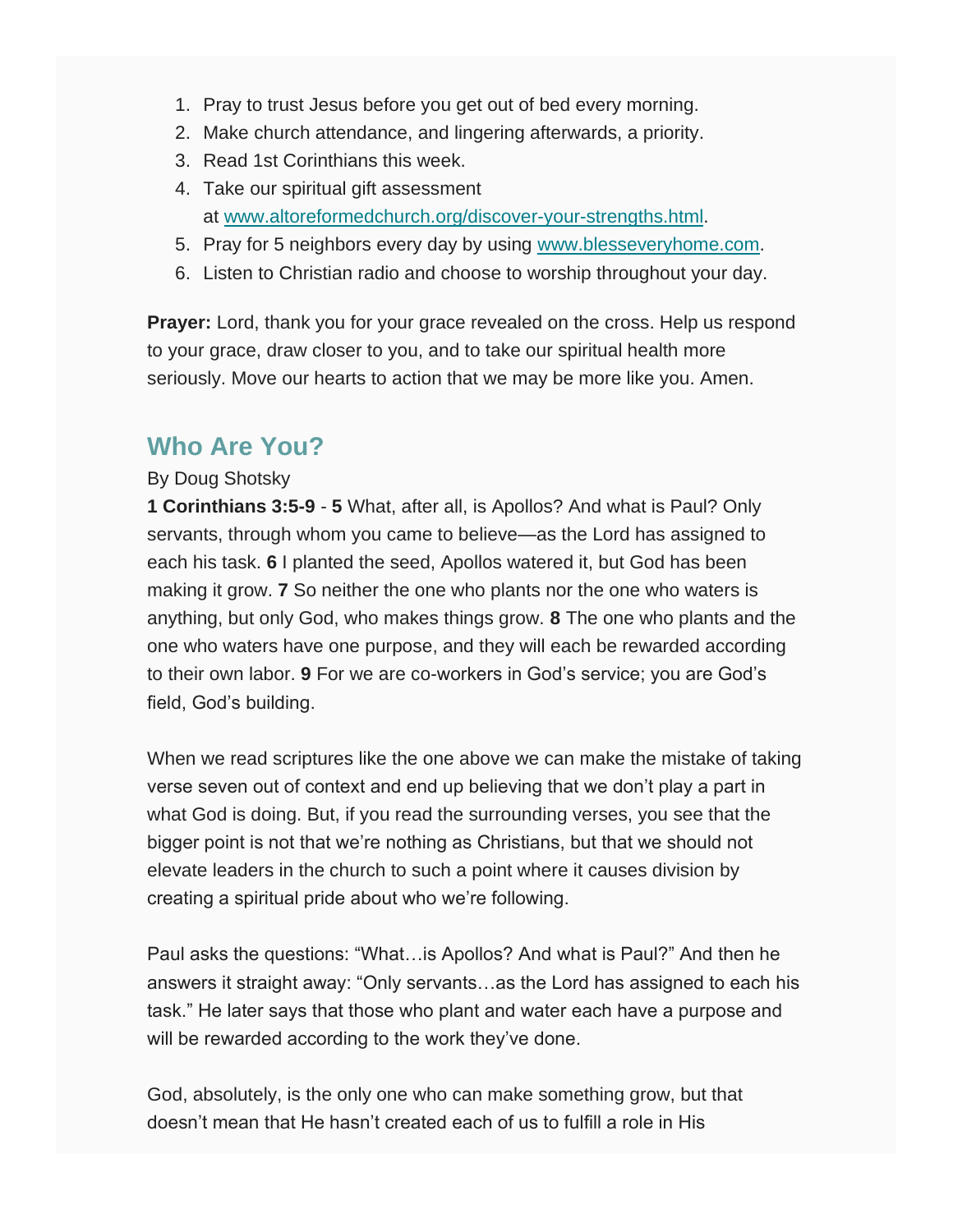purposes. The beauty of this is we're part of the greater Body of Christ; which means that Paul didn't have to worry about being Apollos, Apollos didn't have to worry about being Paul, and we don't have to worry about who and what we're not.

God has created each of us uniquely and it is both refreshing and a relief when we recognize that we have **A** purpose, not **EVERY** purpose. Today as you reflect on God's goodness and who He's created you to be, thank Him for His perfect plan for you. And if you're struggling to understand what that is, don't overthink it, just do the next thing you know to do.

## **Pinewood Derby Family Night**

By Adrea Daane



## PINEWOOD DERBY **FAMILY NIGHT**

Join us for a fun free family night! We'll start the night off with a meal and the racing will begin at 6:00. Not racing a car? We'll have other family friendly activities too!

SIGN UP AND GRAB A CAR KIT & INSTRUCTIONS AT OUR CHILDREN & FAMILIES RESOURCE CENTER. CLASSES RANGE FROM 1ST GRADE - ADULT



SIGN UP DEADLINE - MARCH 20TH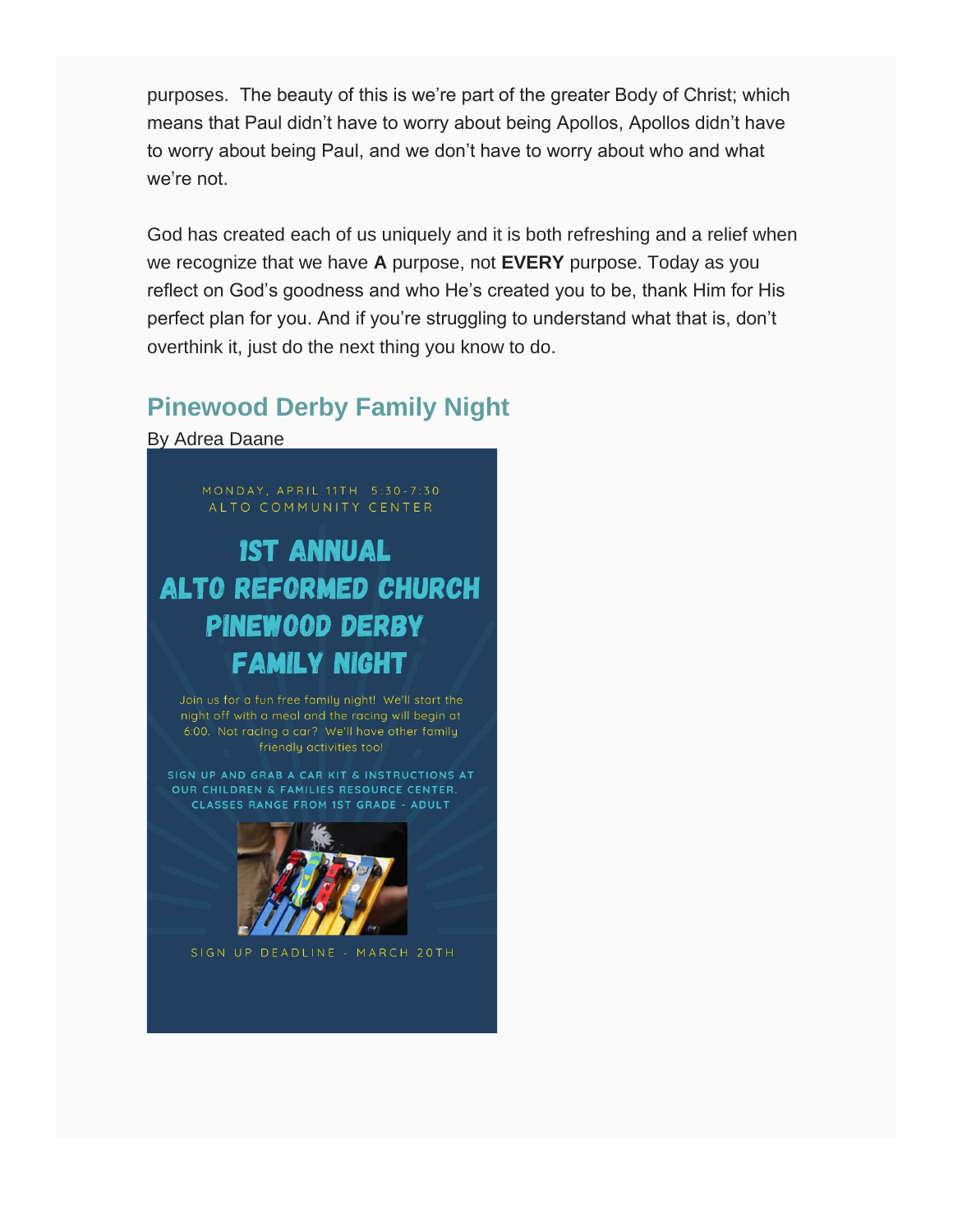## **International Missions**

#### By Jessa Ter Beest

As we get closer to our High School Jamaica Mission Trip in June, I wanted to share excerpts from an article that, 5 years ago when we first decided to go to Jamaica, really helped open my eyes to the "why" of doing all types of missions both at home and abroad. While reading this, keep in mind the ways our students do the following missions:

E-0: Coming to youth group, inviting friends to youth group and retreats

E-1: See You at the Pole, Prayer at lunch, visiting nursing homes, helping at the Food Pantry, mission trip to Wisconsin Rapids, helping at VBS

E-2: Mission trips to Memphis, TN or Kentucky

E-3: Mission trip to Jamaica where we bridge divides both in language (deaf culture) and Jamaican culture.

#### **Mission Discovery**

#### **Kevin Mahaffy Jr, Shelter Rock Church, Long Island, NY**

"A few months ago one of my students asked: Why do we bother going to countries that speak other languages? Wouldn't it be more valuable to just go to English-speaking countries? Not long after my student asked me that question, a woman sitting at the table with me at a church event asked: With all of the poverty and need in America, why don't we just do missions work in the United States?

These are fair and valid questions. Perhaps you have asked, or been asked them. There are indeed issues within our own country and our own communities that present opportunities for service. Indeed, we must address these issues. But it is a false construct to pit ministry at home against ministry abroad. I heard a saying many years ago that I always emphasize: *The light that shines the farthest, shines the brightest at home.* It would be a mistake if all we did was serve abroad while paying no attention to the needs at home. However, it would likewise be a mistake if all we did was serve on our home turf without serving the greater needs of others around the world. The bottom line is this: it is not either-or, it is both-and. We seek to engage our students in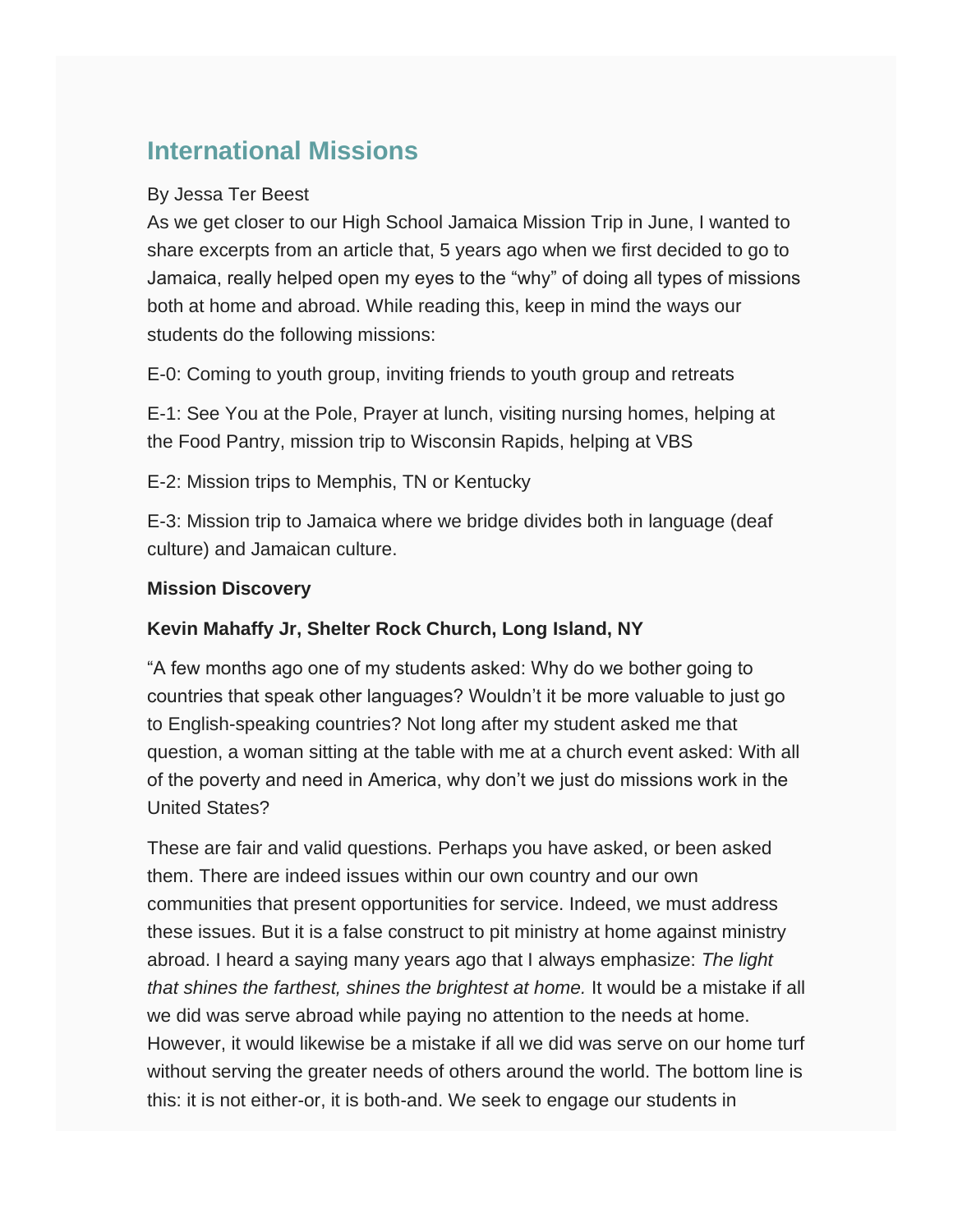ministry opportunities in our own back yard throughout the year as well as in other countries, typically in the summer time.

In response to the question about why we go into cultures different than our own, I point to the various levels of missions and/or evangelism. Donald McGavran has identified several levels needed to reach different groups of people.

E-0: Evangelism is needed to win church-goers to Christ. It produces internal growth.

E-1: Evangelism is needed to win those of our own culture to Christ. It, too, produces internal growth.

E-2: Evangelism is needed to reach those who are slightly different from us. It produces cross-cultural evangelism.

E-3: Evangelism is needed to reach those vastly different from us. It produces bridging growth.

This idea is rooted in Jesus' words to His followers in Acts 1:8, which illustrate these levels of evangelism:

Jerusalem and Judea (Acts 3): E-0 and E-1

Samaria (Acts 8): E-2

Ends of the earth (Acts 13): E-3

Through summer missions trips we are seeking to help students minister at E-2 and E-3 levels. It doesn't negate the other levels (which we also seek to minister at), but we want to develop Christians with a global Christian worldview, not just ones that are sheltered within their own cultures. In this we are taking our cues from Jesus Himself. Jesus was the ultimate cross-cultural missionary. Philippians 2:5-11 says, *"… Christ Jesus: Who, being in very nature God, did not consider equality with God something to be used to his own advantage; rather, he made himself nothing by taking the very nature of a servant, being made in human likeness. And being found in appearance as a man, he humbled himself by becoming obedient to death—even death on a cross! Therefore God exalted him to the highest place and gave him the name that is above every name, that at the name of Jesus every knee should bow, in heaven and on earth and under the earth, and every tongue acknowledge that Jesus Christ is Lord, to the glory of God the Father."*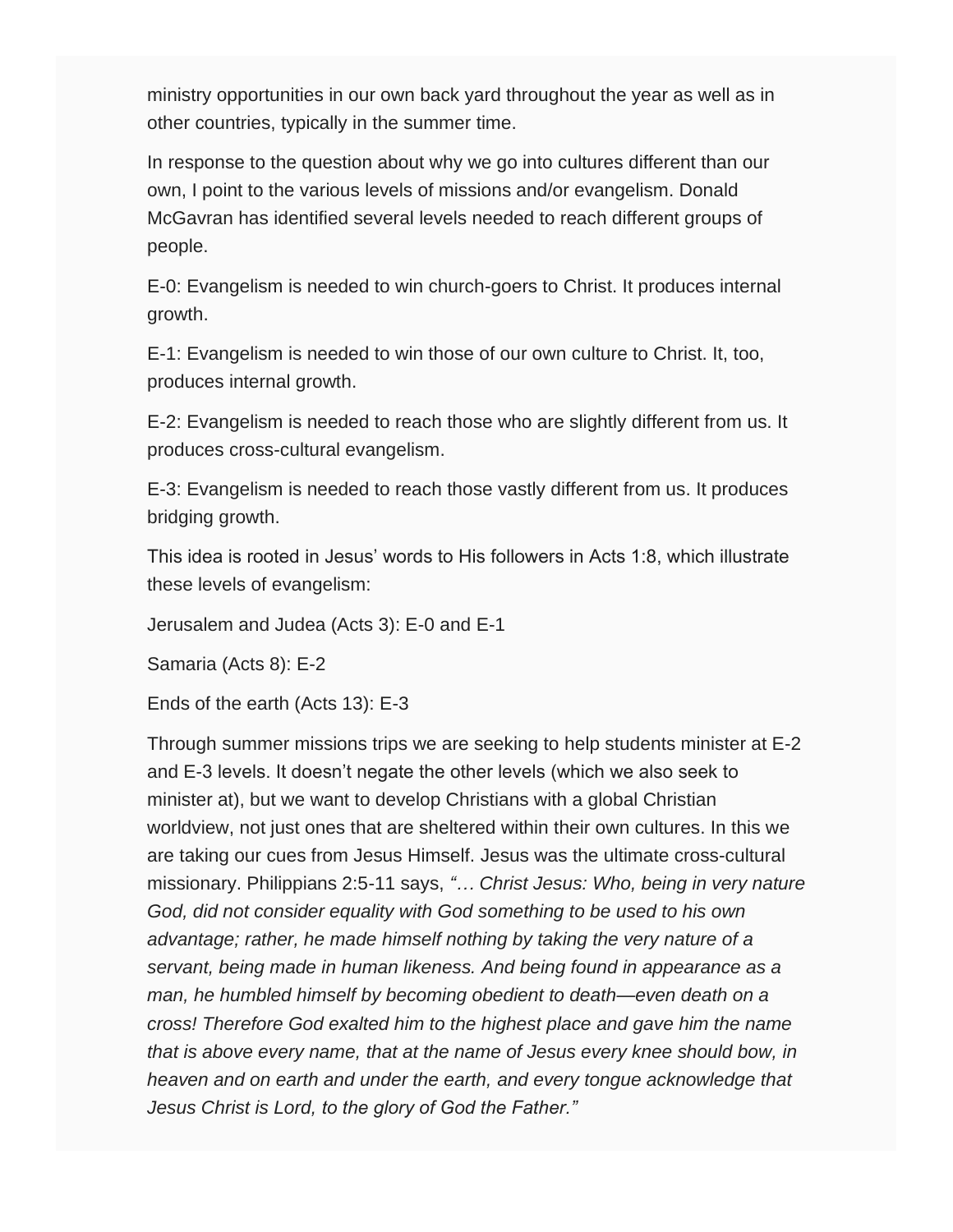Imagine if Jesus had just stayed where everything was familiar to Him. Imagine if Jesus only wanted to go where people "spoke His own language" (if you will). He would have stayed in heaven with God and never ventured to the earth where people desperately needed to know God and His purposes, and where the very earth itself needed to experience healing and renewal from the destructive effects of mankind's sin. Jesus said, "Go into ALL THE WORLD and preach the gospel to all creation" (Mark 16:15). The fact that we live in a time in history in which we have the technology to literally be able to go into all of the world is incredible. And so, following the example of Jesus, we want to have a heart for God's whole world – all of His children and creation – and to go and serve in humility and love."

### **Library News**

By Mary VanderKooi

Why should a person read? 100 reasons are probably available, but here are a few: it exercises your brain; it improves your ability to focus/concentrate; it increases your vocabulary; it's free; it provides you with new experiences; it can give inspiration and perspective (The Bible gives all that and wisdom for living life).

So are you drawn to thrillers, lawyer intrigue, Regency novels, romance, historical novels, WWII stories, "fluff" stories that simply entertain, Christmas stories? Would you appreciate having a variety of children's books for your children to read?

All these are available in our church library. Check it out.

# **MESSAGES**

Thank you for your kindness, support and comforting words. We appreciate the cards, flowers and kind expressions of sympathy during this difficult time. Also, thank you to Pastor Kevin and Pastor Doug for being there for our family. -The family of Marcella "Sally" Vande Berg.

Many "Thanks' to everyone for prayers. cards, food, calls and visits following my surgery. I am truly blessed.